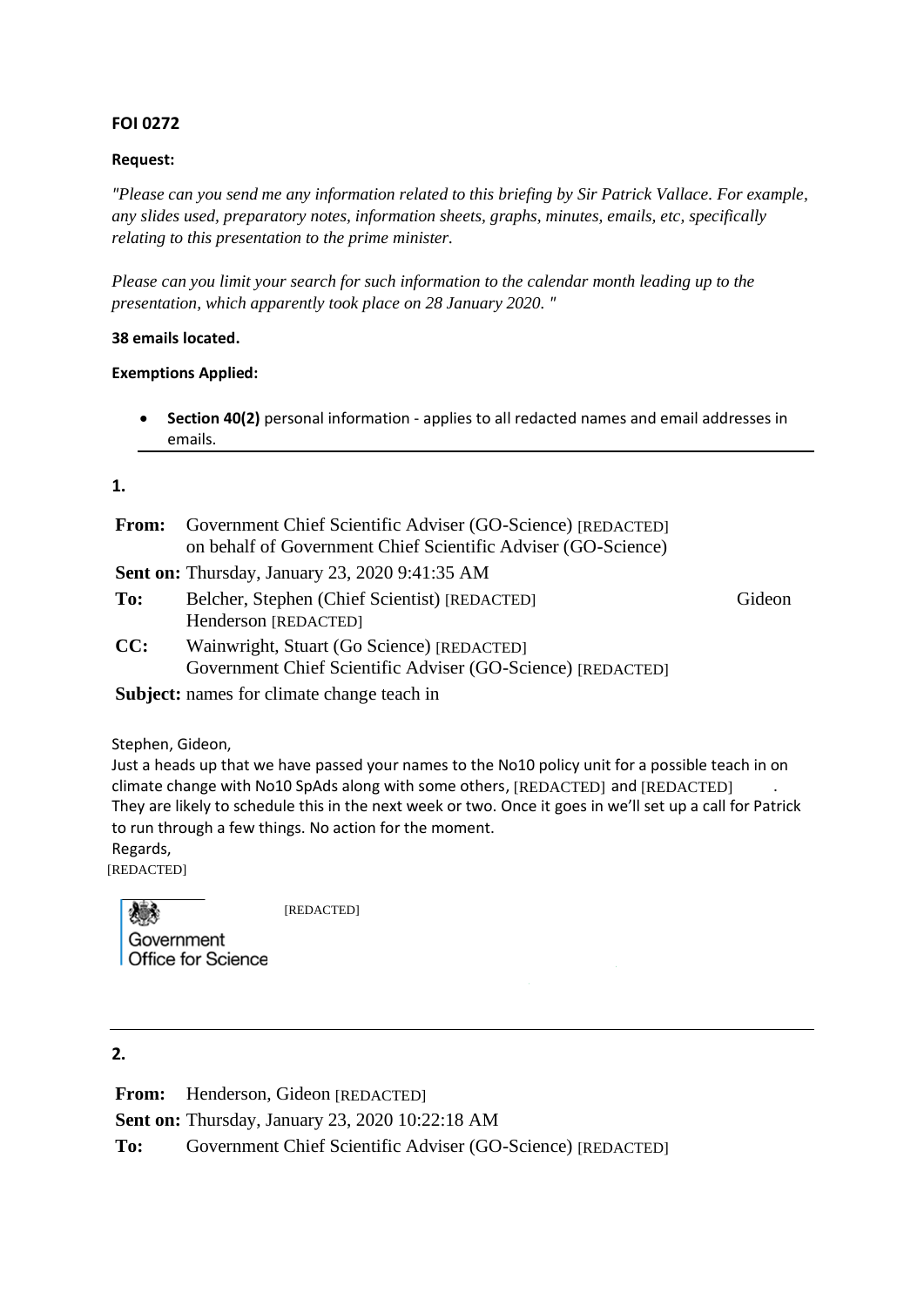**CC:** Belcher, Stephen (Chief Scientist) [REDACTED] Wainwright, Stuart (Go Science) [REDACTED]

**Subject:** Re: names for climate change teach in

[REDACTED]

Thanks for heads up.

[REDACTED] - we'll need to prioritise this when we hear the time.

G.

Professor Gideon Henderson **Chief Scientific Adviser** Department for Environment, Food & Rural Affairs Private Secretary: [REDACTED] Diary Manager: [REDACTED]

**3.**

|     | <b>From:</b> Belcher, Stephen (Chief Scientist) [REDACTED]                                                |  |  |
|-----|-----------------------------------------------------------------------------------------------------------|--|--|
|     | <b>Sent on:</b> Thursday, January 23, 2020 10:52:37 AM                                                    |  |  |
| To: | Government Chief Scientific Adviser (GO-Science) [REDACTED]<br>Gideon Henderson [REDACTED]                |  |  |
| CC: | Wainwright, Stuart (Go Science) [REDACTED]<br>Government Chief Scientific Adviser (GO-Science) [REDACTED] |  |  |

**Subject:** Re: names for climate change teach in

Thanks REEDACTED] - Ive asked my office to look out for the timing

**Stephen** 

Professor Stephen Belcher Chief Scientist, Met Office

### **4.**

**From** [REDACTED]

|                                                                         | <b>On Behalf Of Dominic Cummings</b> |  |
|-------------------------------------------------------------------------|--------------------------------------|--|
| <b>Sent: 24 January 2020 13:40</b>                                      |                                      |  |
| <b>To:</b> [REDACTED] [REDACTED] [REDACTED]                             | [REDACTED] [REDACTED] [REDACTED]     |  |
| [REDACTED] Government Chief Scientific Adviser (GO-Science); [REDACTED] |                                      |  |
|                                                                         | ; Gideon Henderson; [REDACTED]       |  |
|                                                                         |                                      |  |

**Subject:** Climate science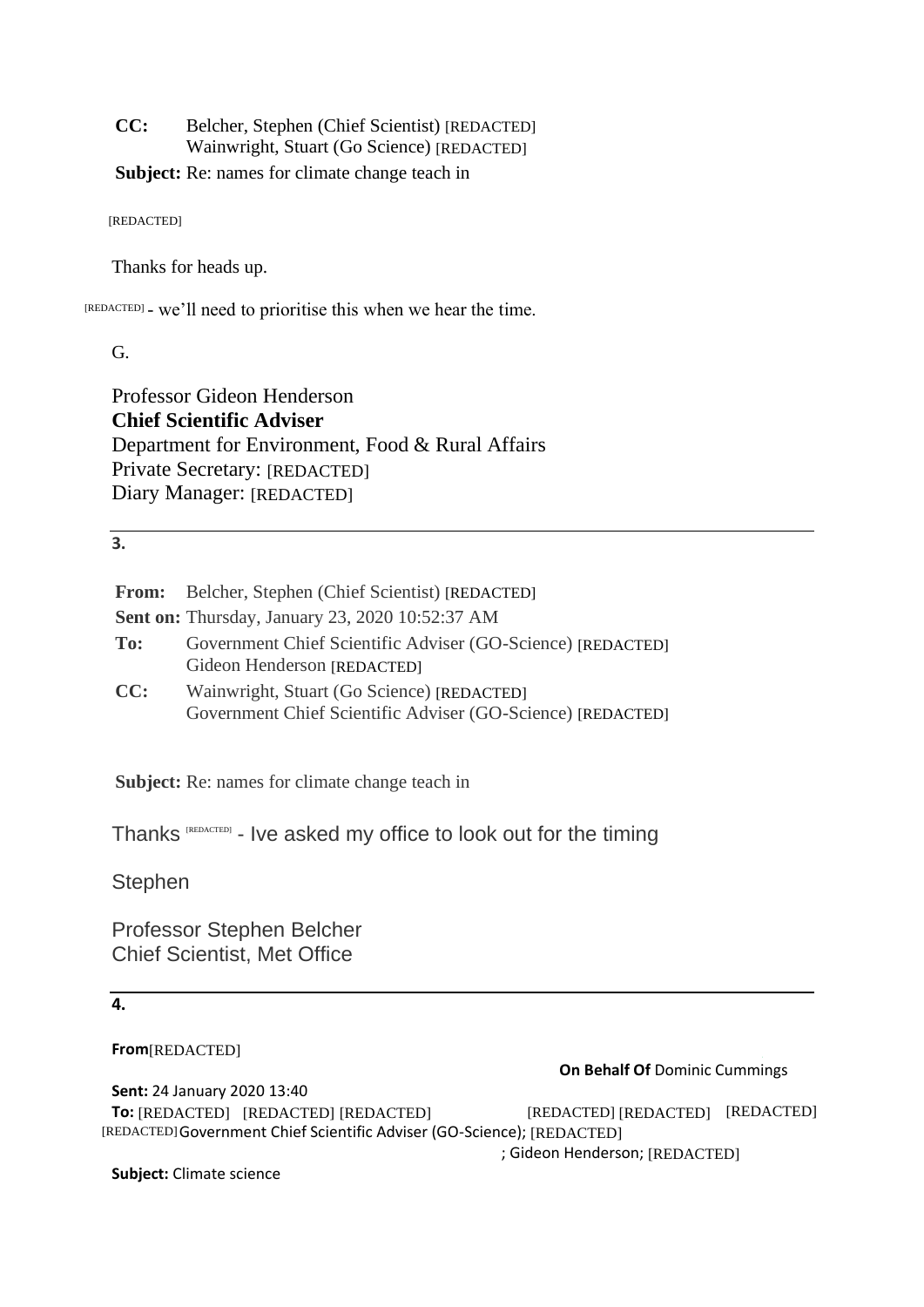**When:** 28 January 2020 17:00-18:00 (UTC+00:00) Dublin, Edinburgh, Lisbon, London. **Where:** No10 - Cabinet Room

#### **DO NOT FORWARD THIS INVITE – EMAIL** [REDACTED] **OTHERWISE YOU WILL NOT BE ON THE FRONT GATE**

*On arrival at the Downing Street visitor entrance on Whitehall, you will need to show photo ID (passport/photo driving licence). Please allow 10-15 minutes ahead of your meeting to come through Security. All electronic devices (including mobile phones, tablets and laptops) must be left in our reception area.*

*Directions: The address is 10 Downing Street, London, SW1A 2AA. The nearest tube is Westminster on the District Line and Jubilee Line. Alight through Exit 6 and walk up Parliament Street, pass King Charles Street and Downing Street is on your left. Alternatively Charing Cross is also nearby (serving mainline trains and Northern (Bank branch) and Bakerloo lines).*

For latest news and information from Downing Street visit: HYPERLINK

"https://eur02.safelinks.protection.outlook.com/?url=http%3A%2F%2Fwww.gov.uk%2Fnumber10& data=02%7C01%7CGCSA%40go-

science.gov.uk%7Cbf3cf7c8579a49259d3b08d7a31a8458%7Ccbac700502c143ebb497e6492d1b2dd 8%7C0%7C0%7C637157206588628485&sdata=V7f7wTCEZCsnWvmTSEnUq66WuPeE%2FO%2Ftnkp3 0g0bsPk%3D&reserved=0" http://www.gov.uk/number10

Follow Number 10 on Twitter: HYPERLINK

"https://eur02.safelinks.protection.outlook.com/?url=http%3A%2F%2Ftwitter.com%2F10DowningSt reet&data=02%7C01%7CGCSA%40go-

science.gov.uk%7Cbf3cf7c8579a49259d3b08d7a31a8458%7Ccbac700502c143ebb497e6492d1b2dd 8%7C0%7C0%7C637157206588628485&sdata=DgVVIGh0%2F8dgYPjcCSQ%2B3qXgvWFJlX5L0g1Syp1 VCIA%3D&reserved=0" http://twitter.com/10DowningStreet

Help save paper - do you need to print this email?

This email and any files transmitted with it are intended solely for the use of the individual(s) to whom they are addressed. If you are not the intended recipient and have received this email in error, please notify the sender and delete the email.

This footnote also confirms that our email communications may be monitored to ensure the secure and effective operation of our systems and for other lawful purposes, and that this email has been swept for malware and viruses.

**5.** 

**From:** Wainwright, Stuart (Go Science) [REDACTED] **Sent:** Friday, January 24, 2020 2:04:29 PM **To:** Belcher, Stephen (Chief Scientist) [REDACTED] **Cc:** Government Chief Scientific Adviser (GO-Science) [REDACTED]**Subject:** FW: Climate change Hi Steve

You're about to see an email from Patricks office to you and other attendees for nxt weeks briefing with No 10

Broadly I think we'll want to cover:

- ·What the evidence says about CC and areas where the science is largely settled
- ·How the process works by which scientific consensus and areas of uncertainty/disagreement are managed
- ·Areas of uncertainty and what these mean

You've outlined a rough plan for handling this previously below. On the back of the email from PV's office are you able to liaise with your two fellow attendees to determine how to deliver this to No 10 next week?

Patrick will be convening a call with you all on Monday to help make sure all are set I hope this makes sense. Very happy to talk through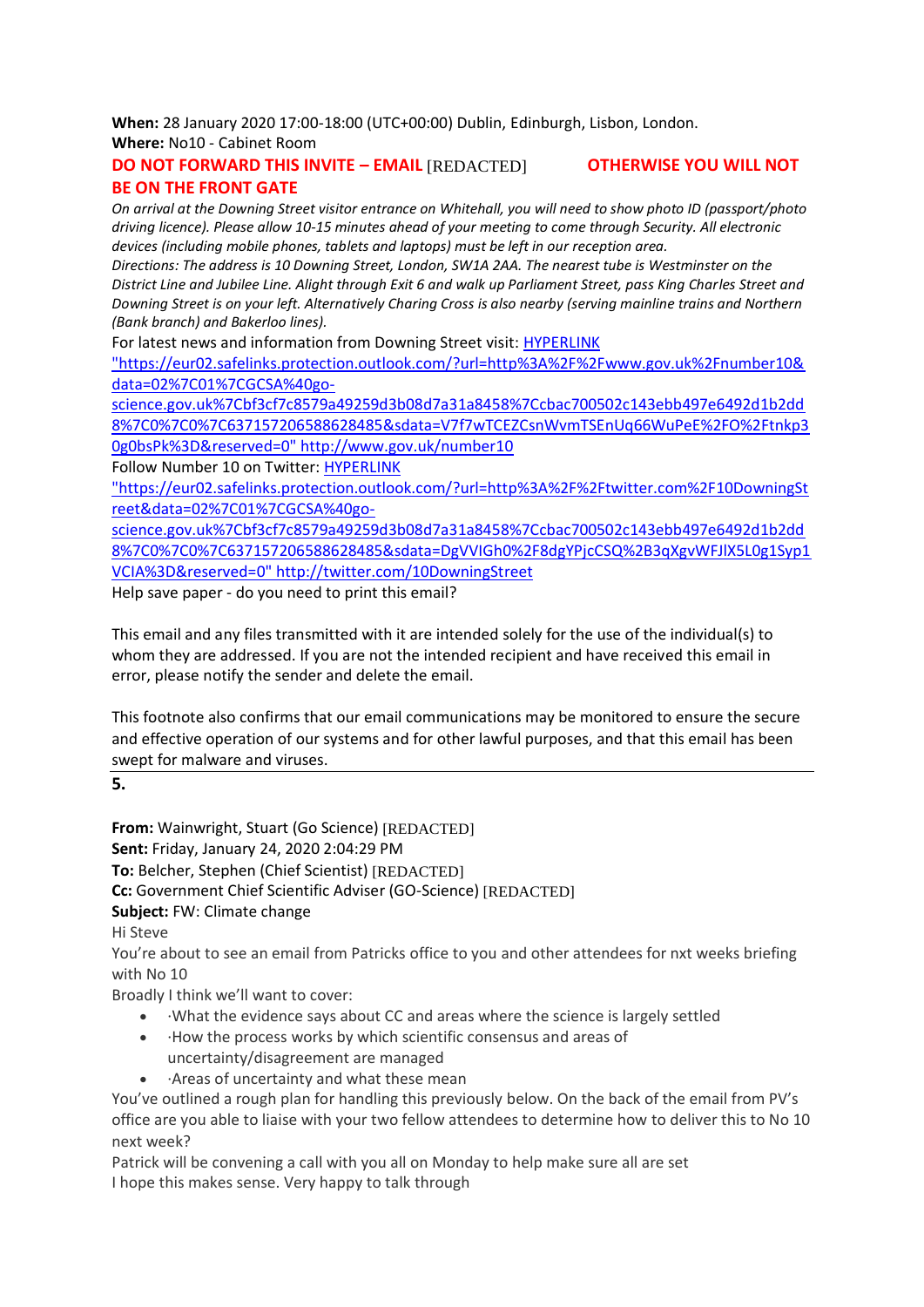Stu Government **Office for Science** 

**Dr Stuart Wainwright** Director [REDACTED]

### **6.**

| From:                                      | Government Chief Scientific Adviser (GO-Science) [REDACTED]<br>on behalf of Government Chief Scientific Adviser (GO-Science)                                                                                                                                                                                                                                                                                                                                                                                                                                                                                                                              |  |  |
|--------------------------------------------|-----------------------------------------------------------------------------------------------------------------------------------------------------------------------------------------------------------------------------------------------------------------------------------------------------------------------------------------------------------------------------------------------------------------------------------------------------------------------------------------------------------------------------------------------------------------------------------------------------------------------------------------------------------|--|--|
|                                            | <b>Sent on: Friday, January 24, 2020 2:09:46 PM</b>                                                                                                                                                                                                                                                                                                                                                                                                                                                                                                                                                                                                       |  |  |
| To:                                        | [REDACTED]                                                                                                                                                                                                                                                                                                                                                                                                                                                                                                                                                                                                                                                |  |  |
|                                            | Gideon                                                                                                                                                                                                                                                                                                                                                                                                                                                                                                                                                                                                                                                    |  |  |
|                                            | Henderson [REDACTED]                                                                                                                                                                                                                                                                                                                                                                                                                                                                                                                                                                                                                                      |  |  |
| CC:                                        | Dominic Cummings [REDACTED]                                                                                                                                                                                                                                                                                                                                                                                                                                                                                                                                                                                                                               |  |  |
|                                            | $:$ [REDACTED]<br>; [REDACTED] [REDACTED]                                                                                                                                                                                                                                                                                                                                                                                                                                                                                                                                                                                                                 |  |  |
|                                            | ·[REDACTED]<br>[REDACTED]                                                                                                                                                                                                                                                                                                                                                                                                                                                                                                                                                                                                                                 |  |  |
|                                            | [REDACTED] [REDACTED]                                                                                                                                                                                                                                                                                                                                                                                                                                                                                                                                                                                                                                     |  |  |
|                                            | ; Wainwright, Stuart (Go<br>[REDACTED] [REDACTED]                                                                                                                                                                                                                                                                                                                                                                                                                                                                                                                                                                                                         |  |  |
|                                            | ; Government Chief Scientific<br>Science) [REDACTED]                                                                                                                                                                                                                                                                                                                                                                                                                                                                                                                                                                                                      |  |  |
|                                            | Adviser (GO-Science) [REDACTED]                                                                                                                                                                                                                                                                                                                                                                                                                                                                                                                                                                                                                           |  |  |
|                                            | <b>Subject:</b> RE: Climate science                                                                                                                                                                                                                                                                                                                                                                                                                                                                                                                                                                                                                       |  |  |
| Tuesday.<br><b>REDACTED]</b><br>Government | can attend. The purpose is to provide a bit of a teach in to colleagues in No10 broadly covering three<br>areas: an overview of the evidence; how the process works on achieving scientific consensus; clarity<br>on areas of uncertainty and the meaning of that.<br>Stephen you have previously discussed an idea of how to structure the session with Patrick, so can I<br>leave you to liaise with academic colleagues on pulling something together, and we'll look to get a<br>short call in with Patrick and those delivering the session on Monday ahead of the meeting on<br>Thanks and kind regards,<br>[REDACTED]<br><b>Office for Science</b> |  |  |
| 7.<br>From:                                | Government Chief Scientific Adviser (GO-Science) [REDACTED]<br>on behalf of Government Chief Scientific Adviser (GO-Science)                                                                                                                                                                                                                                                                                                                                                                                                                                                                                                                              |  |  |
|                                            | <b>Sent on: Friday, January 24, 2020 2:10:56 PM</b>                                                                                                                                                                                                                                                                                                                                                                                                                                                                                                                                                                                                       |  |  |
| To:                                        | Vallance, Patrick (GO-Science) [REDACTED]                                                                                                                                                                                                                                                                                                                                                                                                                                                                                                                                                                                                                 |  |  |
| CC:                                        | Government Chief Scientific Adviser (GO-Science) [REDACTED]                                                                                                                                                                                                                                                                                                                                                                                                                                                                                                                                                                                               |  |  |

[REDACTED]

**7.**

**From:** Government Chief Scientific Adviser (GO-Science) [REDACTED] on behalf of Government Chief Scientific Adviser (GO-Science) **Sent on:** Friday, January 24, 2020 2:10:56 PM **To:** Vallance, Patrick (GO-Science) [REDACTED] **CC:** Government Chief Scientific Adviser (GO-Science) [REDACTED]

**Subject:** FW: Climate science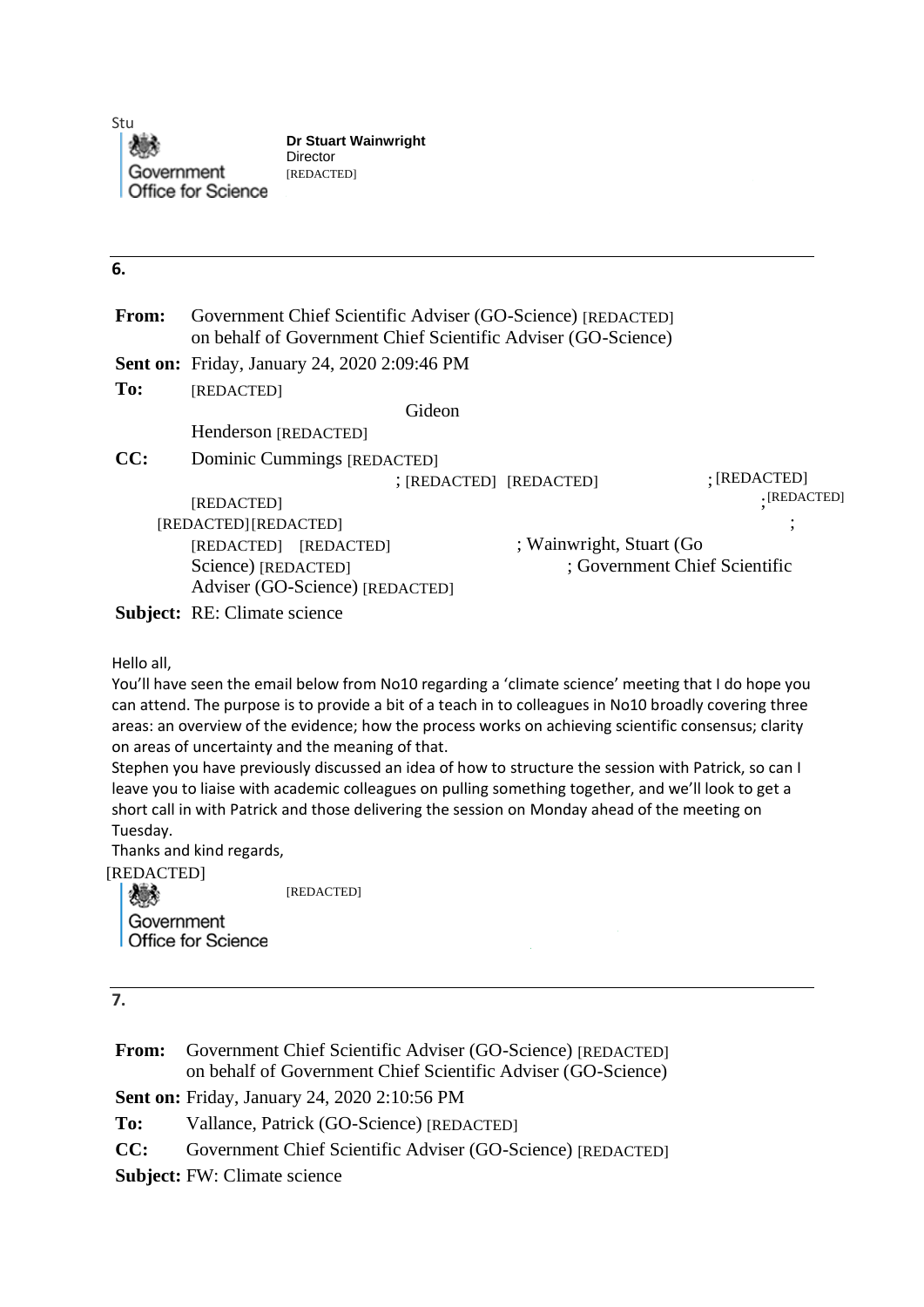Sorry I didn't copy you in, but this is the email I have sent.

--- [REDACTED]

### **8.**

|     | <b>From:</b> Belcher, Stephen (Chief Scientist) [REDACTED]  |
|-----|-------------------------------------------------------------|
|     | <b>Sent on: Friday, January 24, 2020 5:35:12 PM</b>         |
| To: | Wainwright, Stuart (Go Science) [REDACTED]                  |
| CC: | Government Chief Scientific Adviser (GO-Science) [REDACTED] |
|     | <b>Subject:</b> Re: Climate change                          |

Thanks Stuart. Will do

### **9.**

| <b>From:</b> | Wainwright, Stuart (Go Science) [REDACTED]<br><sub>on</sub><br>behalf of Wainwright, Stuart (Go Science) |                                                                                                                        |  |
|--------------|----------------------------------------------------------------------------------------------------------|------------------------------------------------------------------------------------------------------------------------|--|
|              | <b>Sent on: Friday, January 24, 2020 5:39:56 PM</b>                                                      |                                                                                                                        |  |
| To:          | [REDACTED]<br>Science) [REDACTED]<br>Science) [REDACTED]<br>Science) [REDACTED]<br>Science) [REDACTED]   | : Government Chief Scientific Adviser (GO-<br>; Vallance, Patrick (GO-<br>; Pook, Chris (Go<br>; Whitfield, Simon (GO- |  |
|              | Subject: Climate change and No 10 roud u                                                                 |                                                                                                                        |  |

Folks

Just a quick round up on where we are with the CC teach in for No 10 on Tuesday This is part of a broader set of teach in's on various policy, economic, science aspects that will inform advice to the PM

The session is on Tuesday with a chance to move to Wednesday if it helps attendance. The session can be no later than Wednesday

Thus far on attendance - two (including Stephen) of our 4 experts can attend. That may be enough but we'll do the following to help firm things up:

- . [REDACTED] will prompt Patrick and Steve over the weekend for whether we should invite any other experts
- Chris' contact at NPL to be invited. Chris to provide details to [REDACTED]
- ·Steve to build upon his proposed plan below with other attendees to prepare
- ·Private Office to arrange a call on Monday to ensure all are up to speed

I think that's it. Have good weekends all

# Stuart

**10.**

From: Pook, Chris (Go Science) [REDACTED] on behalf of Pook, Chris (Go Science)

**Sent on:** Friday, January 24, 2020 6:28:56 PM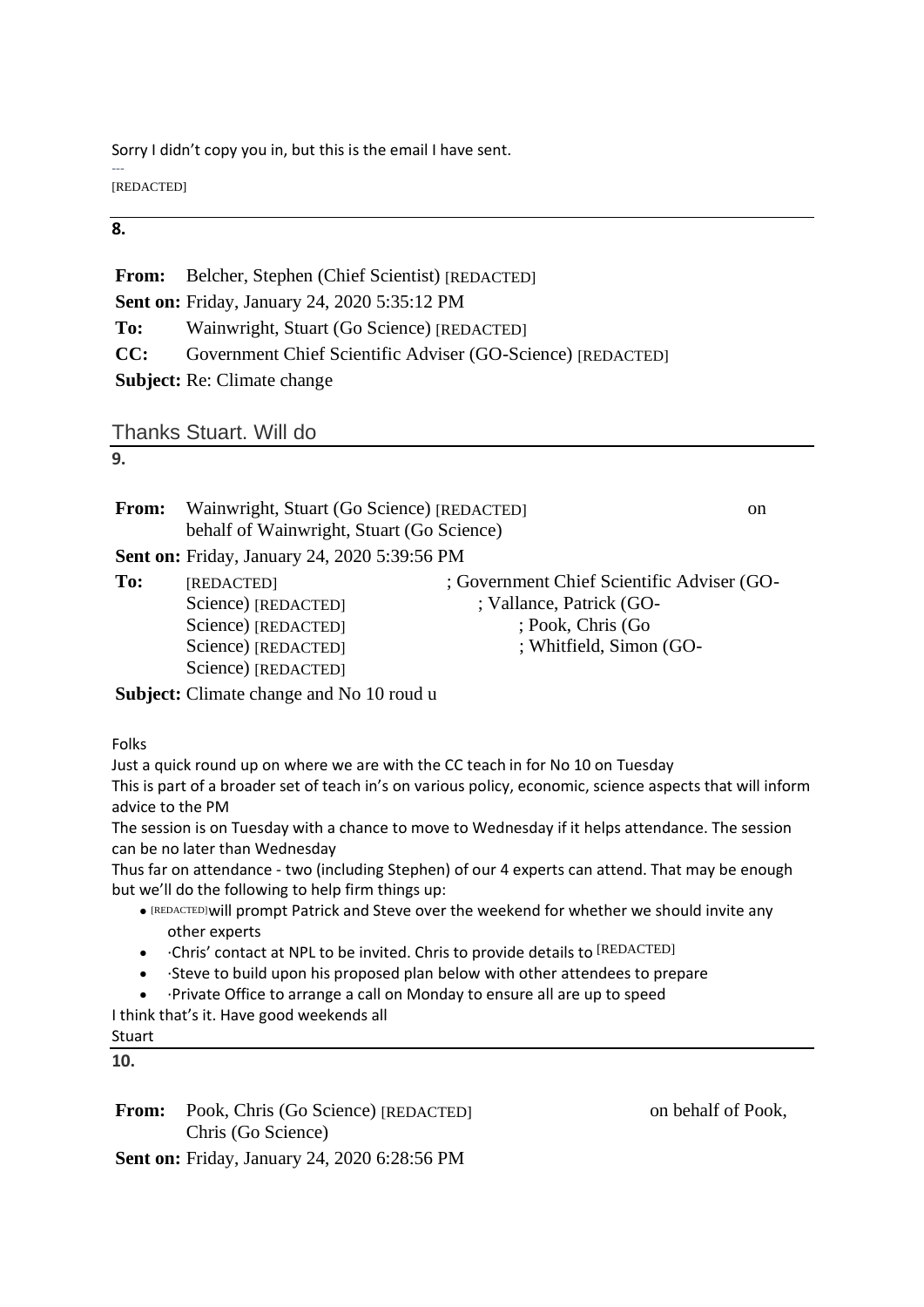**To:** Richard Barker [REDACTED]

CC: Government Chief Scientific Adviser (GO-Science) [REDACTED]  $\;$ ; Wainwright, Stuart (Go Science) [REDACTED]

**Subject:** No 10 teach-in on climate science

Richard,

Just a quick heads up but it looks as though you, or whoever is best placed at NPL, are in line to join a teach-in for No10 officials in climate science on Tuesday, possibly Wednesday.

We should discuss on Monday but essentially looking for someone to speak to the ideas in your paper and the role NPL can play from a metrology perspective, dealing with uncertainty in climate measurements, providing assurance on measurements and standard setting, helping to understand what this means for decision making, and so on.

We'll get details to you on Monday,

Chris

Chris Pook, Science Systems and Capability Sent from my GO-Science iPhone

| ۰. | ۰. |
|----|----|
| u  | u  |

**From:** Belcher, Stephen (Chief Scientist) [REDACTED]

**Sent on:** Sunday, January 26, 2020 4:59:33 PM

To: Wainwright, Stuart (Go Science) [REDACTED]  $\hspace{1.5cm}$  ; Government Chief Scientific Adviser (GO-Science) [REDACTED]  $\hspace{1.5cm}$  ; Vallance, Patrick (GO-Science) [REDACTED] ; Pook, Chris ; (Go Science) ; Whitfield, Simon (GO-[REDACTED] Science) [REDACTED]

**Subject:** Re: Climate change and No 10 roud u

Dear all

A few further thoughts from me on content... Ive been working up a few slides to talk around at the meeting and shall work them up when I am back in the office tomorrow morning.

I presume hard copies would work best? If so do we know how many are going to attend. Also some idea of how long we might have? Its looking like 8-10 slides would cover the content I outlined previously, and I suggest we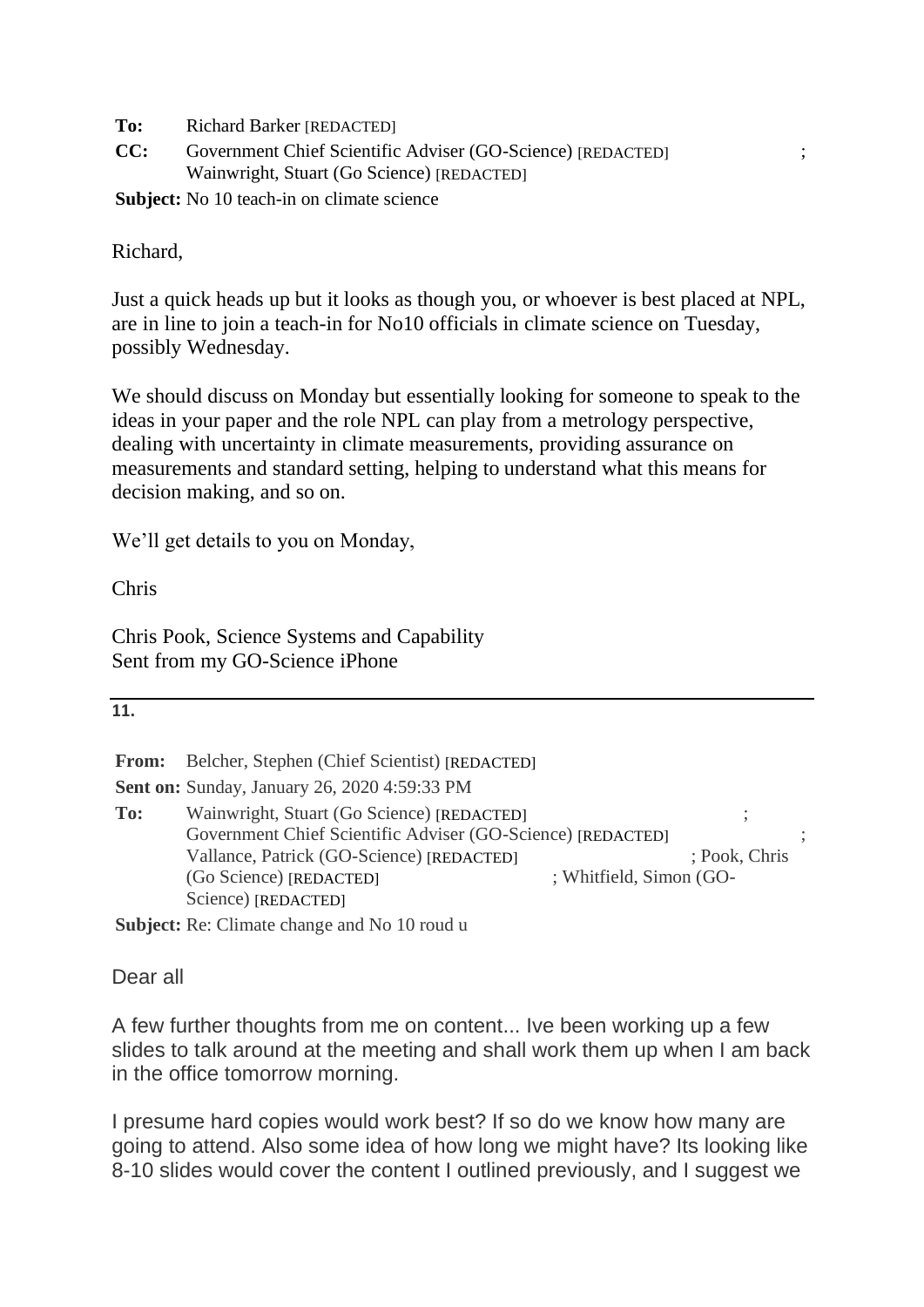go through the evidence and add commentary on where the uncertainties lie as we go, along the lines of (i) need for quantitative advice on carbon budgets to achieve targets, (ii) current challenges on future impacts and extremes, (iii) current challenges on tipping points. For Stuart's point on process we could discuss (i) scientific peer review, (ii) IPCC and (iii) Berkeley Earth as an example of a new group coming in as independent tests

If you agree slides are a good way to go then I can circulate drafts tomorrow.

Here are a few additional names: Baroness Brown (chair adaptation committee and an engineer by background and so not a pure climate (she has done lots of media work, can be quite campaigning); [REDACTED] (I appreciate Stuart you thought she might appear too close? She is excellent); [REDACTED] (excellent communicator on impacts); (might be hard for her to travel?). I can keep scientist?); [REDACTED]

thinking on this one [REDACTED]

Stephen

Professor Stephen Belcher Chief Scientist, Met Office

| 12.   |                                                                                                                               |                    |  |
|-------|-------------------------------------------------------------------------------------------------------------------------------|--------------------|--|
| From: | Vallance, Patrick (GO-Science) [REDACTED]<br>Vallance, Patrick (GO-Science)                                                   | on behalf of       |  |
|       | <b>Sent on: Sunday, January 26, 2020 5:51:47 PM</b>                                                                           |                    |  |
| To:   | Belcher, Stephen (Chief Scientist) [REDACTED]<br>Wainwright, Stuart (Go Science) [REDACTED]                                   |                    |  |
|       | Government Chief Scientific Adviser (GO-Science) [REDACTED]<br>Pook, Chris (Go Science) [REDACTED]<br>(GO-Science) [REDACTED] | ; Whitfield, Simon |  |
|       | <b>Subject:</b> Re: Climate change and No 10 roud u                                                                           |                    |  |

**Stephen** 

Thanks for the new names. I think in terms of format a small number of slides (hard copy) would work. We can confirm attendance tomorrow and I think we have a call to pre brief?

**Patrick**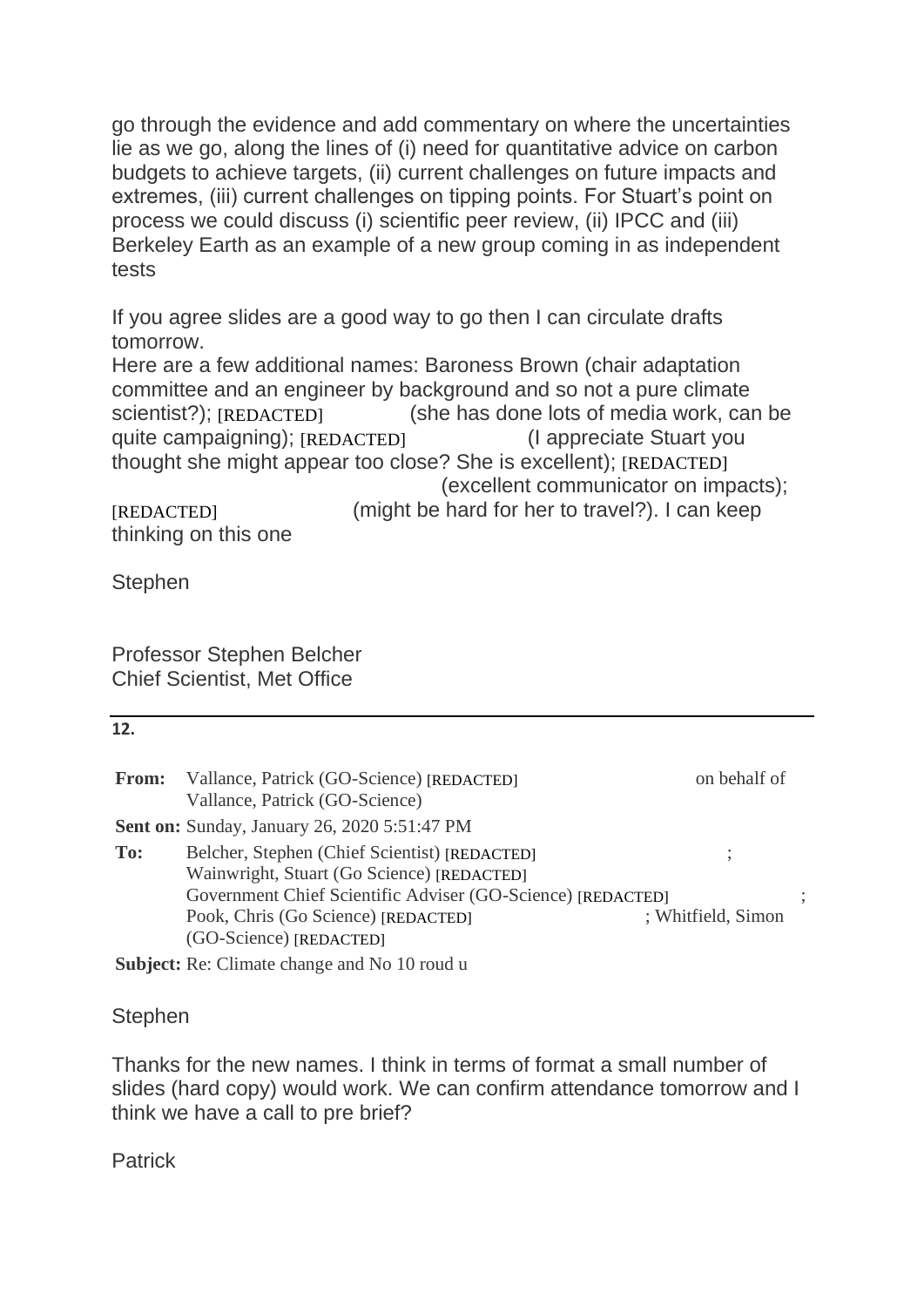- - -

This email is for personal matters only. If your email relates to the Government Office for Science, please re-send to my office email account - [REDACTED]

# **13.**

**From:** Belcher, Stephen (Chief Scientist) [REDACTED] **Sent:** 27 January 2020 13:01 **To:** Wainwright, Stuart (Go Science) [REDACTED] **Subject:** Re: Climate change and No 10 roud u

Hi Stuart

Any update on this. I don't see a time for a pre-brief yet. If its not going to be tomorrow then would be good to know as we have a Board meeting that I should attend if this is off **Stephen** Professor Stephen Belcher Chief Scientist, Met Office

# **14.**

| <b>From:</b> | Wainwright, Stuart (Go Science) [REDACTED]<br>behalf of Wainwright, Stuart (Go Science) | <sub>on</sub> |
|--------------|-----------------------------------------------------------------------------------------|---------------|
|              | <b>Sent on:</b> Monday, January 27, 2020 1:23:31 PM                                     |               |
| To:          | Belcher, Stephen (Chief Scientist) [REDACTED]                                           |               |
| CC:          | Government Chief Scientific Adviser (GO-Science) [REDACTED]                             |               |
|              |                                                                                         |               |

**Subject:** RE: Climate change and No 10 roud u

Hi Steve PV's office (cc'd) are on the case

### **15.**

| From: | Government Chief Scientific Adviser (GO-Science) [REDACTED]                                                                                                                                                                                                                                                                                   |              |
|-------|-----------------------------------------------------------------------------------------------------------------------------------------------------------------------------------------------------------------------------------------------------------------------------------------------------------------------------------------------|--------------|
|       | on behalf of Government Chief Scientific Adviser (GO-Science)                                                                                                                                                                                                                                                                                 |              |
|       | <b>Sent on:</b> Monday, January 27, 2020 2:30:22 PM                                                                                                                                                                                                                                                                                           |              |
| To:   | Belcher, Stephen (Chief Scientist) [REDACTED]                                                                                                                                                                                                                                                                                                 |              |
| CC:   | Wainwright, Stuart (Go Science) [REDACTED]<br>Government Chief Scientific Adviser (GO-Science) [REDACTED]                                                                                                                                                                                                                                     | $\ddot{ }$ , |
|       | $\alpha$ ii $\alpha$ and $\alpha$ ii $\alpha$ ii $\alpha$ ii $\alpha$ ii $\alpha$ ii $\alpha$ ii $\alpha$ ii $\alpha$ ii $\alpha$ ii $\alpha$ ii $\alpha$ ii $\alpha$ ii $\alpha$ ii $\alpha$ ii $\alpha$ ii $\alpha$ ii $\alpha$ ii $\alpha$ ii $\alpha$ ii $\alpha$ ii $\alpha$ ii $\alpha$ ii $\alpha$ ii $\alpha$ ii $\alpha$ ii $\alpha$ |              |

**Subject:** RE: Climate change and No 10 roud u

#### Stephen,

Sorry for delay, we're also trying to juggle the response to Wuhan coronavirus. We're in touch with your team to get a time in now. No10 have agreed to also invite [REDACTED] and Richard Barker from NPL. I had a brief call with the lead official in No10 on this,  $[REDACTED]$  who gave me a few pointers to flesh out the three broad three points I sent on Friday – No10 will want an answer to the question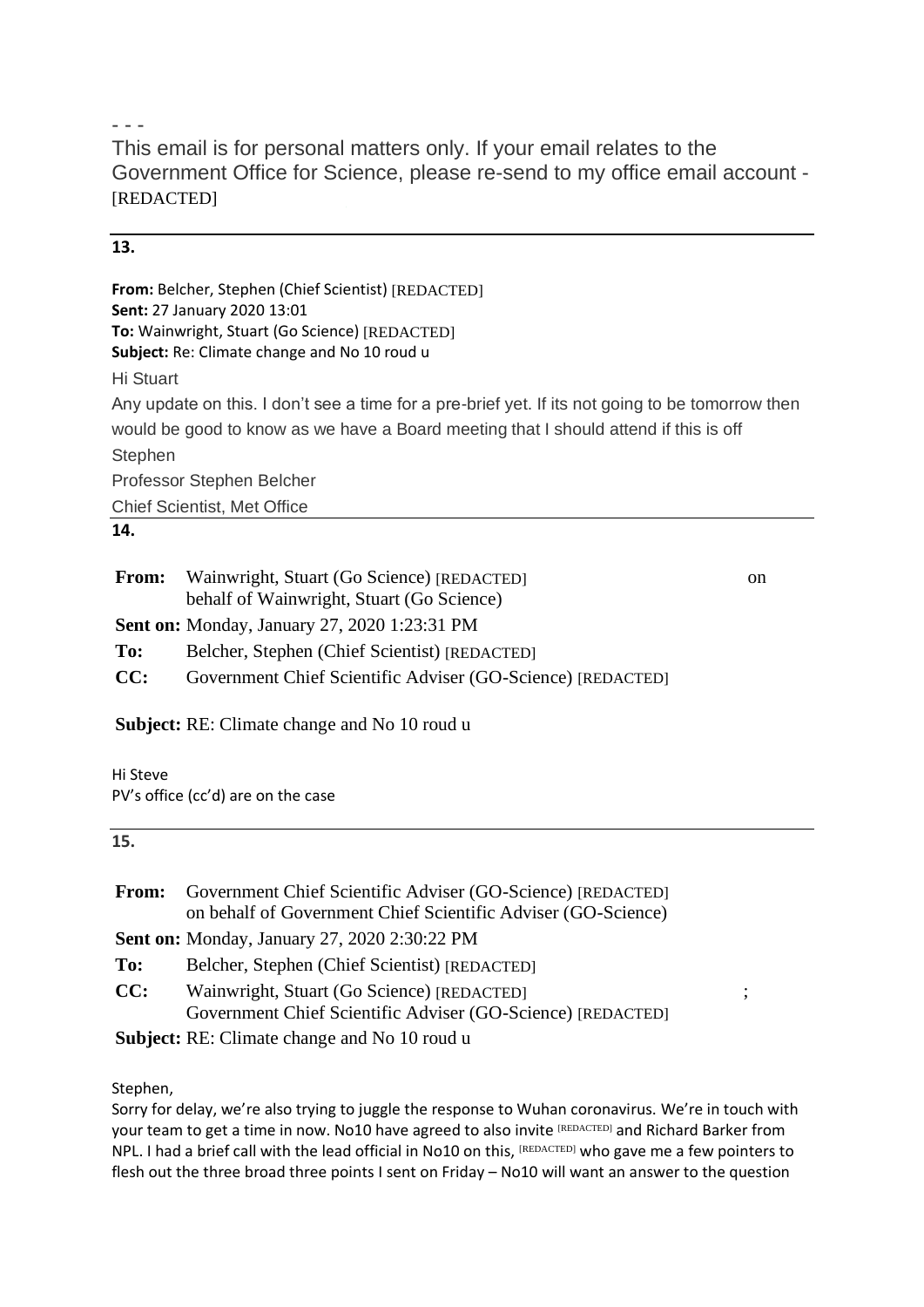"why are the numbers so round" eg 2050 target, and 1.5 degree etc. They also mentioned the IPCC reports and authors – 'scientists or not' - and are the reports worth taking note off!!! [REDACTED] will join the call this afternoon if she can to provide more context/clarify this. she also talked about talking to a few printed off slides being fine, and it to be quite one way at first leaving discussion time at the end.

--- [REDACTED] [REDACTED]

#### **16.**

**From:** Pook, Chris (Go Science) [REDACTED]

**Sent:** 27 January 2020 15:11 **To:** Richard Barker [REDACTED] **Subject:** [EXTERNAL] No10 meeting **CAUTION:** This email originated from outside of NPL. Do not click links or open attachments unless you recognize the sender and know the content is safe. Hi, I understand the meeting is likely to be around 6pm and that you should get the invite direct from

No10. Hopefully that is still alright with you but let me know if you don't get the invite or there are any problems,

Chris

| 《嫁                        |  |
|---------------------------|--|
| Government                |  |
| <b>Office for Science</b> |  |

**Chris Pook** Deputy Director Science Systems and Capability Extension: [REDACTED]

### **17.**

**From:** Richard Barker [REDACTED] **Sent:** 27 January 2020 15:17 **To:** Pook, Chris (Go Science) [REDACTED] **Subject:** RE: [EXTERNAL] No10 meeting Hi Chris, That is fine. Actually works well as I don't have to change any other commitments. **Regards** Richard Richard Barker **Head of Energy and Environment** National Physical Laboratory, Hampton Road, Teddington, UK, TW11 0LW [REDACTED]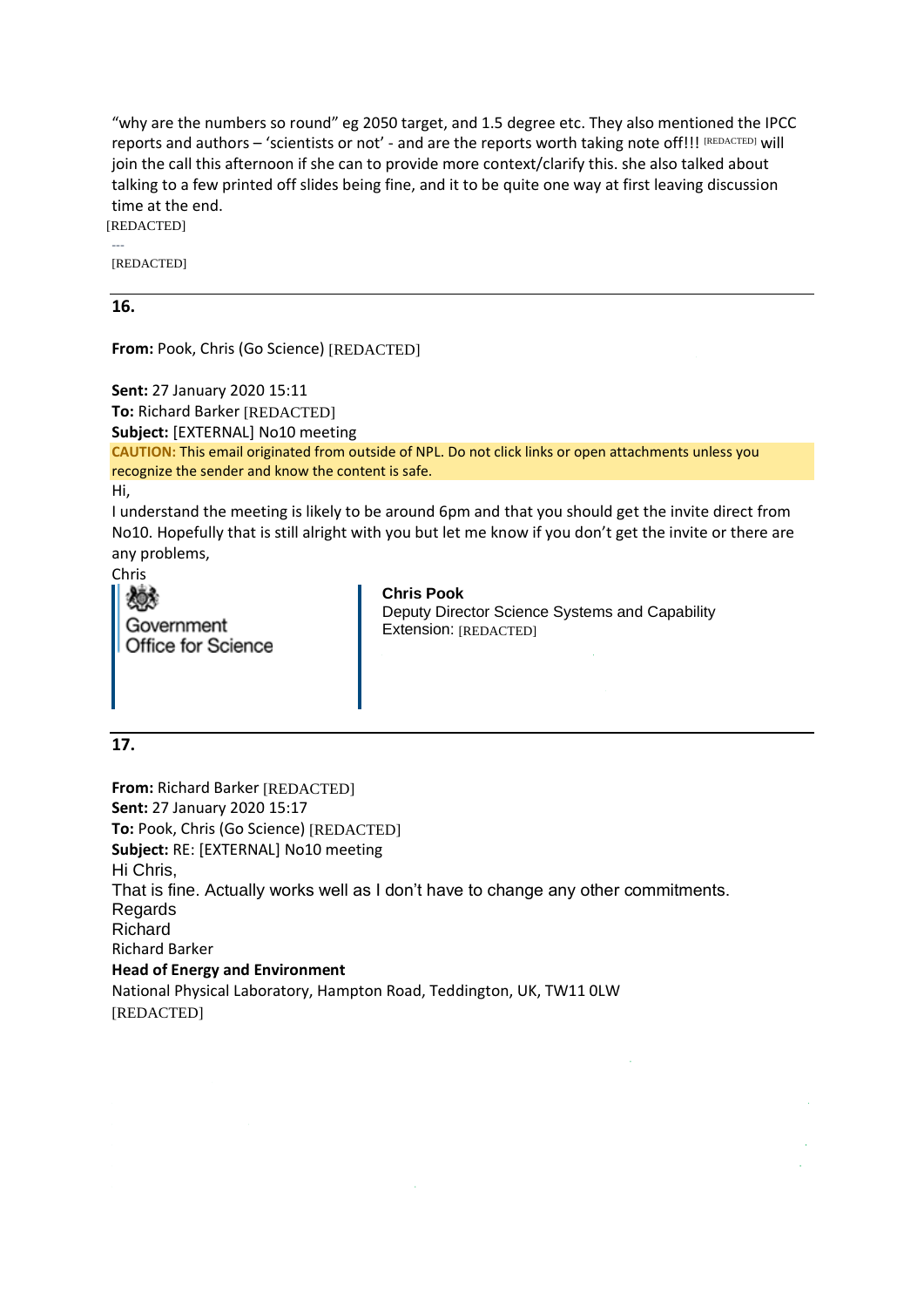**18.**

| From:                                                        | Government Chief Scientific Adviser (GO-Science) [REDACTED]<br>on behalf of Government Chief Scientific Adviser (GO-Science)                                                                                                                                                                                                                                                                                                                                                                     |
|--------------------------------------------------------------|--------------------------------------------------------------------------------------------------------------------------------------------------------------------------------------------------------------------------------------------------------------------------------------------------------------------------------------------------------------------------------------------------------------------------------------------------------------------------------------------------|
|                                                              | <b>Sent on:</b> Monday, January 27, 2020 3:40:59 PM                                                                                                                                                                                                                                                                                                                                                                                                                                              |
| To:                                                          | Government Chief Scientific Adviser (GO-Science) [REDACTED]                                                                                                                                                                                                                                                                                                                                                                                                                                      |
| CC:                                                          | Government Chief Scientific Adviser (GO-Science) [REDACTED]                                                                                                                                                                                                                                                                                                                                                                                                                                      |
|                                                              | <b>Subject:</b> climate session with Stephen Belcher                                                                                                                                                                                                                                                                                                                                                                                                                                             |
| Stephen to lead.<br>sensitivities)<br>exercise<br>Government | What evidence says - what's clear, what's unsettled (either completely or precision). Question on<br>convenient numbers. Should we be worried that range of uncertainty hasn't changed (climate<br>What is process by which scientific consensus is reached and how is disagreement managed.<br>Explain IPCC process - is this actually science? NPL could be additional to Koonin red-teaming<br>Observations of change to lead into other questions<br>[REDACTED]<br><b>Office for Science</b> |
| 19.                                                          |                                                                                                                                                                                                                                                                                                                                                                                                                                                                                                  |

**From:** Pook, Chris (Go Science) [REDACTED] on behalf of Pook, Chris (Go Science) **Sent on:** Monday, January 27, 2020 3:44:03 PM To: Government Chief Scientific Adviser (GO-Science) [REDACTED] **Subject:** FW: [EXTERNAL] No10 meeting - NPL

Deputy Director, Science Systems and Capability Government Office for Science [REDACTED]

# **20.**

Date: Mon, 27 Jan 2020 16:36:08 +0000

> > From: "Government Chief Scientific Adviser (GO-Science)"

> > [REDACTED]

> > To: "Stephen Belcher (Met Office"

> > [REDACTED]

> > Gideon Henderson [REDACTED]

> > CC: "Government Chief Scientific Adviser (GO-Science)"

> > [REDACTED]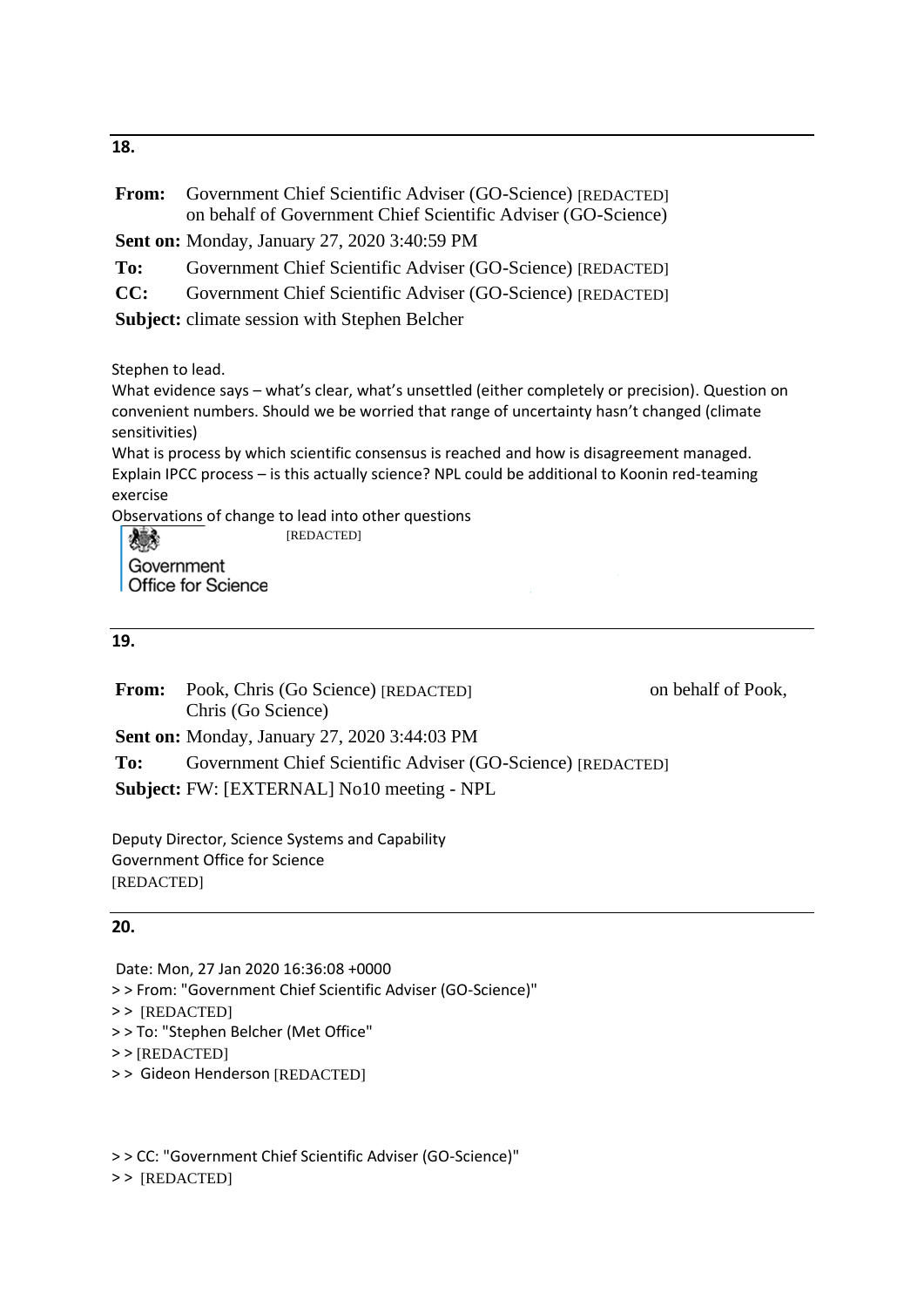> > Subject: No10 climate science pre-meet  $>$ > > Hello all. A short ~45 minute pre-meet ahead of the No10 climate science meeting which Stephen is leading. You can walk to No10 together after this.  $\rightarrow$   $>$  $>$ > > [GOf Science\_2935\_AW] > > [REDACTED]

# **21.**

**From:** Belcher, Stephen (Chief Scientist) [REDACTED] **Sent on:** Monday, January 27, 2020 4:53:42 PM To: Government Chief Scientific Adviser (GO-Science) [REDACTED] **Subject:** Re: NPL paper

Brilliant thanks [REDACTED]. Could someone from the office keep me up to date with attendance. In particular whether or not [REDACTED] is going to attend

**Stephen** 

**22.**

**From:** [REDACTED]

**Sent on:** Monday, January 27, 2020 4:54:22 PM

| To: | Government Chief Scientific Adviser (GO-Science) [REDACTED] |                  |          |
|-----|-------------------------------------------------------------|------------------|----------|
| CC: | Stephen Belcher (Met Office [REDACTED]                      |                  | : Gideon |
|     | Henderson [REDACTED]                                        | ; Richard Barker |          |
|     | [REDACTED]                                                  |                  |          |

**Subject:** Re: No10 climate science pre-meet

Dear [REDACTED]

Thanks. Where will this pre-meeting (at 1600) take place? Is there any information which we can have in advance about the form of the briefing or preparation needed for it?

Best wishes

[REDACTED]

**23.**

**From:** Government Chief Scientific Adviser (GO-Science) [REDACTED]on behalf of Government Chief Scientific Adviser (GO-Science)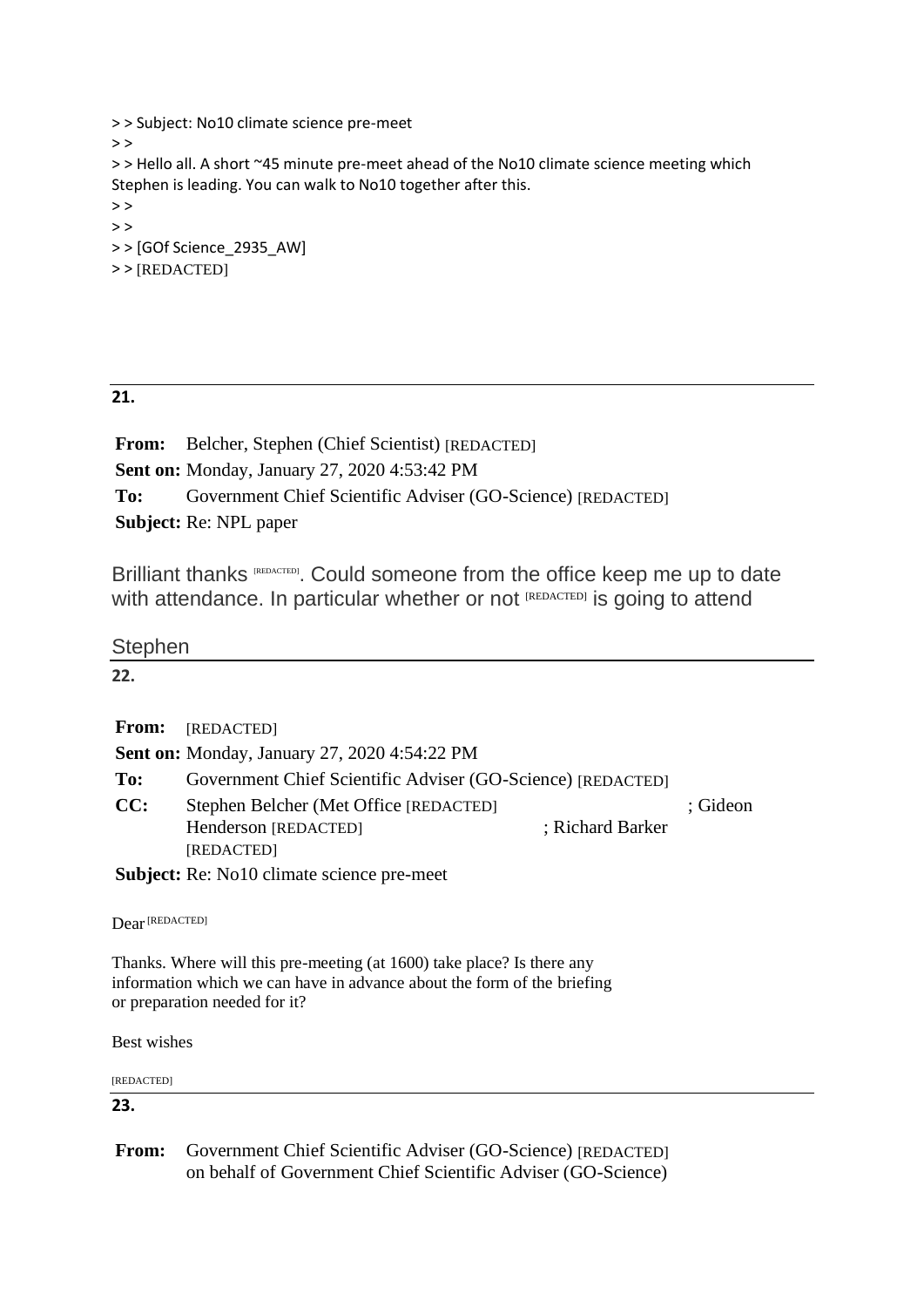### **Sent on:** Monday, January 27, 2020 4:56:34 PM

**To:** Belcher, Stephen (Chief Scientist) [REDACTED]

**CC:** Government Chief Scientific Adviser (GO-Science) [REDACTED]

**Subject:** RE: NPL paper

Absolutely. I have spoken to Richard Barker and he is aware and on board. I have left a message for  $REDACTED$ ] and emailed but no response yet.  $[REDACTED]$  has also asked me about the session so I will point him in your direction.

[REDACTED]

---

[REDACTED]

#### **24.**

| <b>From:</b> Government Chief Scientific Adviser (GO-Science) [REDACTED] |
|--------------------------------------------------------------------------|
| on behalf of Government Chief Scientific Adviser (GO-Science)            |

**Sent on:** Monday, January 27, 2020 5:03:23 PM

**To:** [REDACTED]

CC: Stephen Belcher (Met Office [REDACTED]  $\qquad$ ; Gideon Henderson [REDACTED] Richard Barker Government Chief Scientific Adviser (GO-Science) [REDACTED] [REDACTED]

**Subject:** RE: No10 climate science pre-meet

Hello [REDACTED]

Sorry if that wasn't clear from the invitation. The pre-meet will be in [REDACTED]

. Stephen is leading on

the session and so I'll leave him to get in touch on that.

Unfortunately [REDACTED] is abroad and so unavailable to join.

Regards,

---

[REDACTED]

# **25.**

| From: | Government Chief Scientific Adviser (GO-Science) [REDACTED] | on behalf of |
|-------|-------------------------------------------------------------|--------------|
|       | Government Chief Scientific Adviser (GO-Science)            |              |
|       |                                                             |              |

**Sent on:** Monday, January 27, 2020 5:13:52 PM

**To:** Stephen Belcher (Met Office [REDACTED]

**CC:** Government Chief Scientific Adviser (GO-Science) [REDACTED]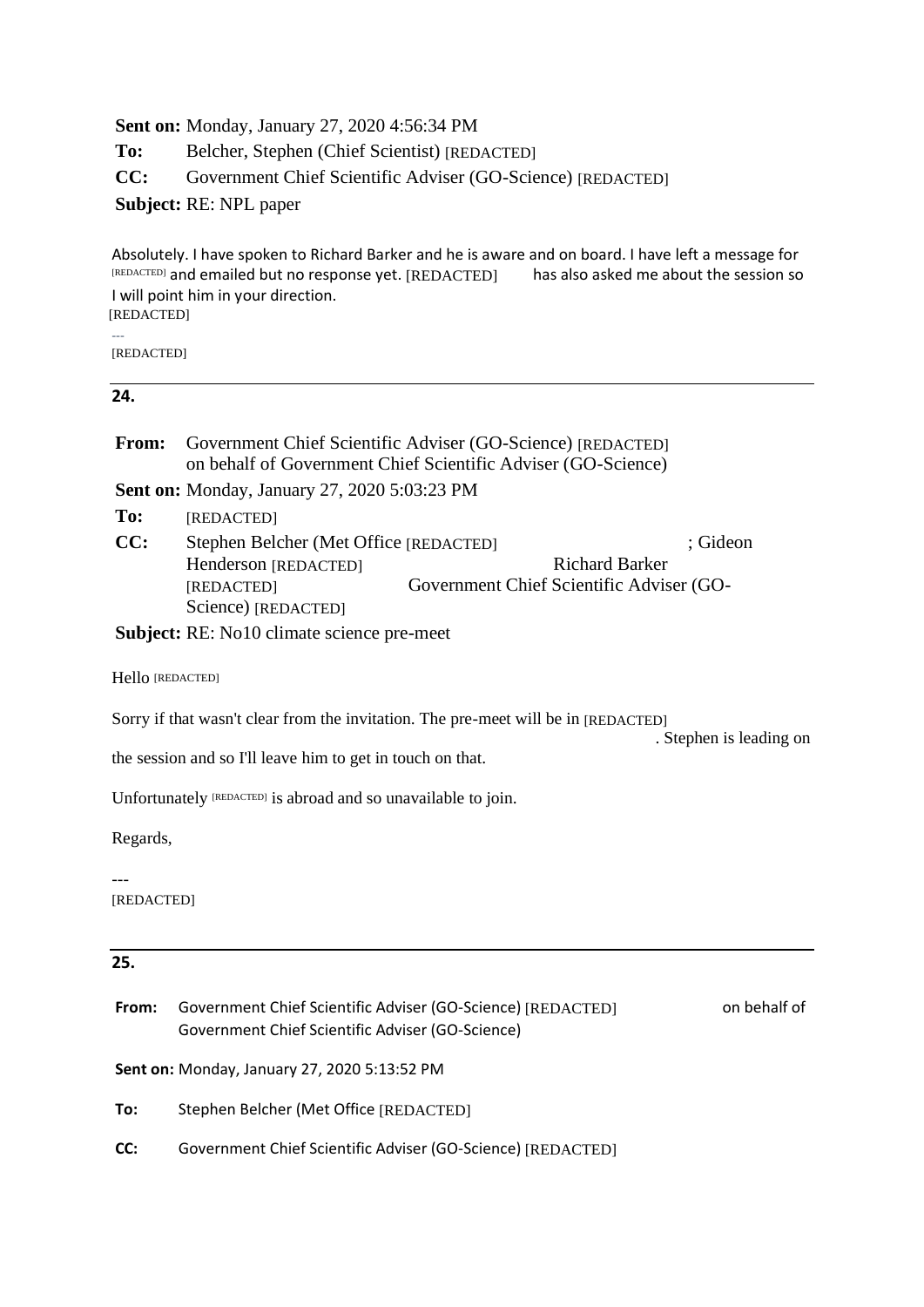#### **Subject:** attendees at climate science meeting

Stephen,

, Gideon Henderson, Richard Barker, and Patrick are all confirmed to attend the No10 meeting and the pre-brief in Patrick's office. [REDACTED] is definitely out, she is in France. [REDACTED]

Shout if you need anything further, happy to help if I can.

[REDACTED]

[REDACTED]

203 Government **Office for Science** 

# **26.**

| <b>From:</b> | [REDACTED]                                                                                                                                                                                                                             |                  |          |
|--------------|----------------------------------------------------------------------------------------------------------------------------------------------------------------------------------------------------------------------------------------|------------------|----------|
|              | <b>Sent on:</b> Monday, January 27, 2020 5:24:45 PM                                                                                                                                                                                    |                  |          |
| To:          | Government Chief Scientific Adviser (GO-Science) [REDACTED]                                                                                                                                                                            |                  |          |
| CC:          | Stephen Belcher (Met Office [REDACTED]                                                                                                                                                                                                 |                  | : Gideon |
|              | Henderson [REDACTED]                                                                                                                                                                                                                   | ; Richard Barker |          |
|              | [REDACTED]                                                                                                                                                                                                                             |                  |          |
|              | $\mathbf{C}$ . Let $\mathbf{A}$ . D., N. 10. 1, and the state of the state of the state of the state of the state of the state of the state of the state of the state of the state of the state of the state of the state of the state |                  |          |

**Subject:** Re: No10 climate science pre-meet

Dear [REDACTED]

Thanks for clarifying.

Best wishes

[REDACTED]

# **27.**

| From:    | Belcher, Stephen (Chief Scientist) [REDACTED]                           |  |
|----------|-------------------------------------------------------------------------|--|
| Sent on: | Tuesday, January 28, 2020 10:25:36 AM                                   |  |
| To:      | Government Chief Scientific Adviser (GO-Science) [REDACTED]             |  |
| CC:      | Gideon Henderson [REDACTED]<br>Government Chief Scientific Adviser (GO- |  |
|          | Science) [REDACTED]                                                     |  |
| Subject: | Re: No10 climate science pre-meet                                       |  |
|          | <b>Attachments:</b> ClimateChangev6.pptx (7.45 MB)                      |  |

Dear all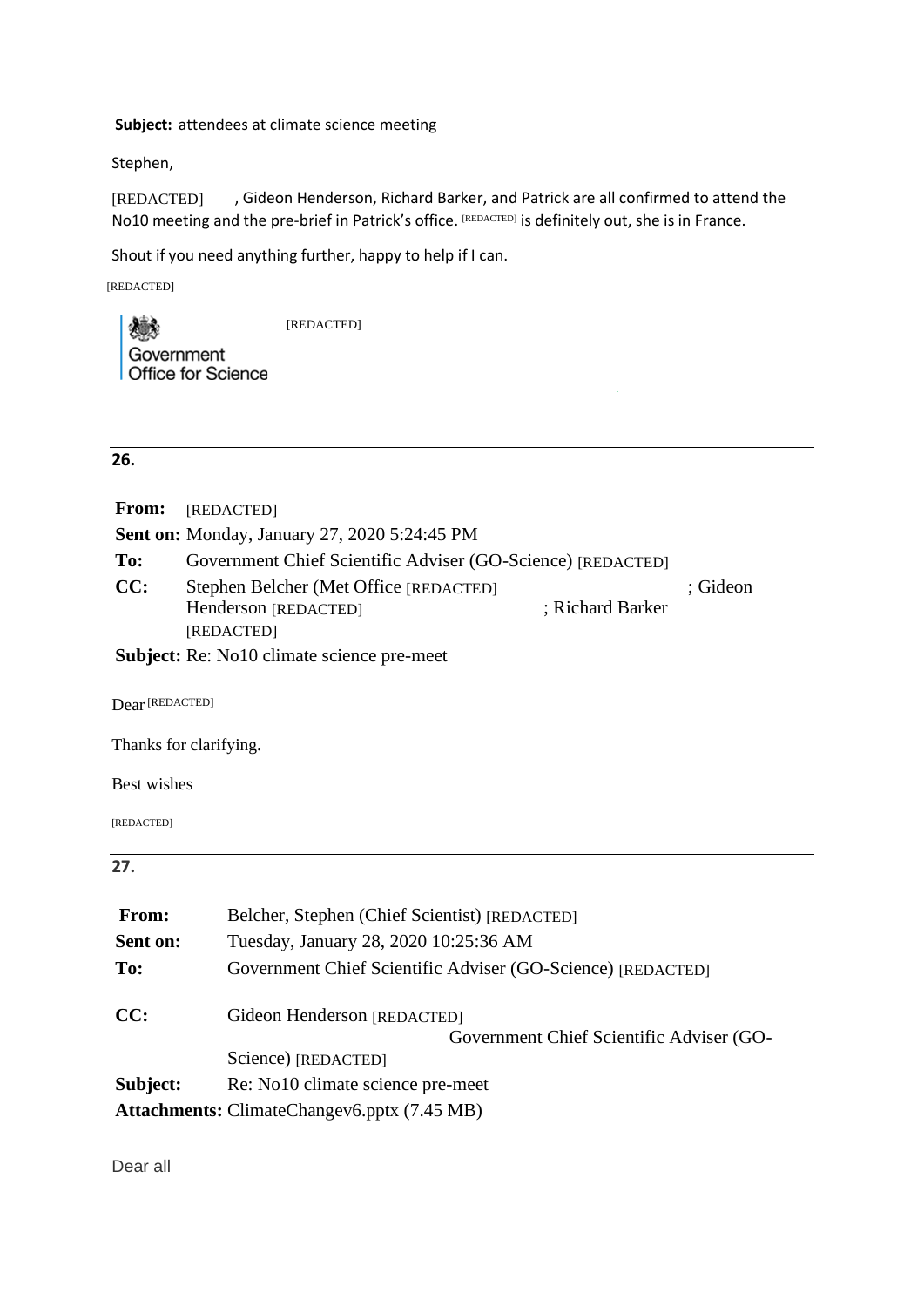Attached is a slide set to guide discussion later today. The idea is that these are reasonably vanilla and demonstrate (i) basis for changing climate and role of greenhouse gases, (ii) extremes and impacts being seen now, (iii) goal is to stabilise climate, which requires net zero emissions. My suggestion is that we use these to launch into other areas of interest, perhaps including (i) uncertainties around global climate models, (ii) climate sensitivity (and why range has not moved in 40 years), (iii) topics of urgent current research Any comments received before 1.00 and I'll try to edit.

[REDACTED]- I'll come straight to GO-Science when I get to London and perhaps you could help printing hard copies?

Look forward to seeing you all later **Stephen** 

### **28.**

| From:    | Government Chief Scientific Adviser (GO-Science) [REDACTED]<br>on behalf of Government Chief Scientific Adviser (GO-<br>Science) |
|----------|----------------------------------------------------------------------------------------------------------------------------------|
| Sent on: | Tuesday, January 28, 2020 11:00:17 AM                                                                                            |
| To:      | Vallance, Patrick (GO-Science) [REDACTED]                                                                                        |
| CC:      | Government Chief Scientific Adviser (GO-Science) [REDACTED]                                                                      |
| Subject: | FW: No10 climate science pre-meet                                                                                                |
|          | <b>Attachments:</b> ClimateChangev6.pptx (7.45 MB)                                                                               |

--- [REDACTED]

**29.**

|     | From: Henderson, Gideon [REDACTED]                          |
|-----|-------------------------------------------------------------|
|     | <b>Sent on:</b> Tuesday, January 28, 2020 11:20:41 AM       |
| To: | Belcher, Stephen (Chief Scientist) [REDACTED]               |
| CC: | Government Chief Scientific Adviser (GO-Science) [REDACTED] |
|     | <b>Richard Barker</b>                                       |
|     | [REDACTED]                                                  |
|     | <b>Subject:</b> Re: No10 climate science pre-meet           |

In haste...

Pack largely misses sea level which is critical. Something on expected future sea level and impacts to UK (flood defences etc.) and globally would be good addition. Perhaps more important than arctic sea ice for HMG.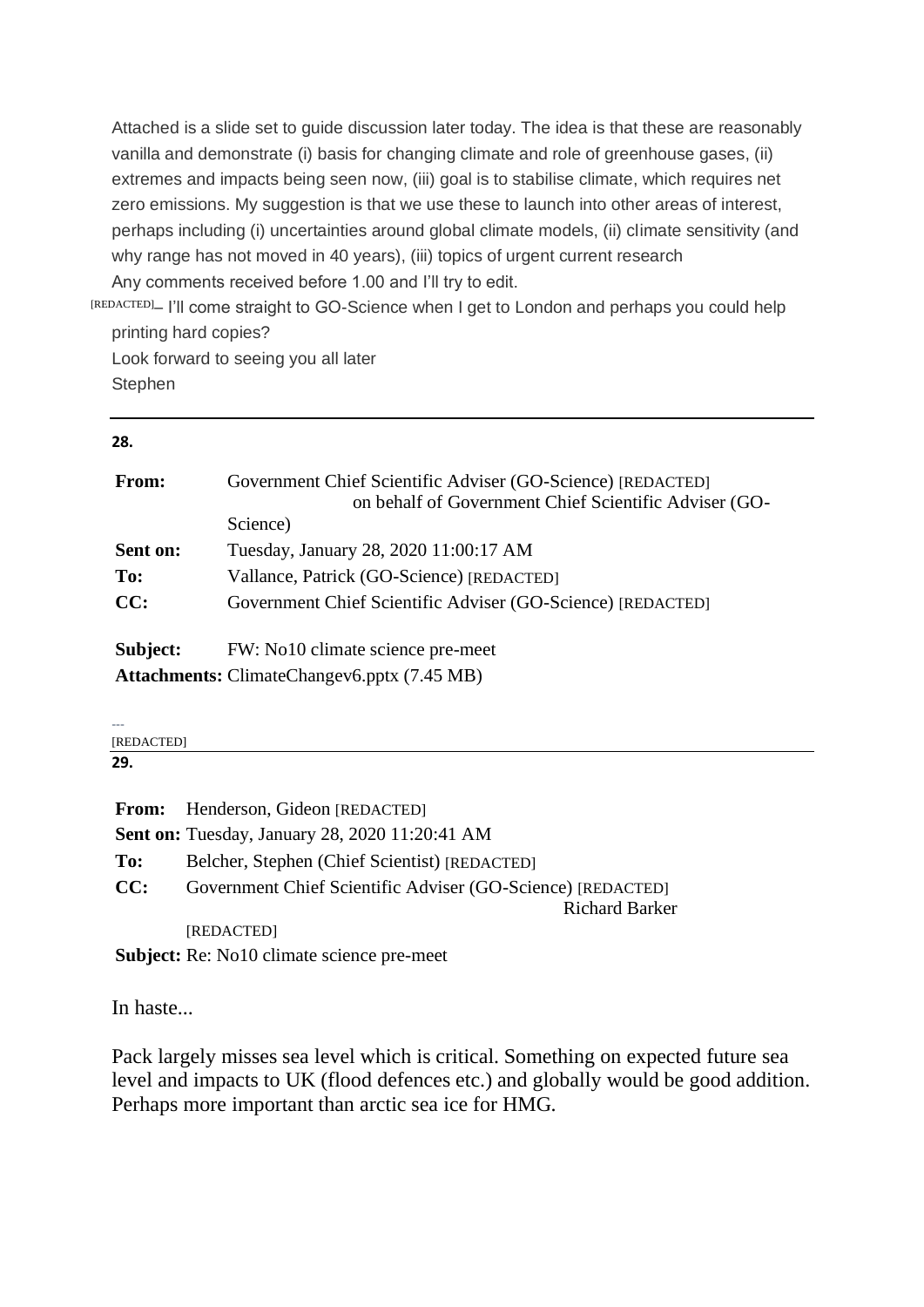Personally I would put more focus on C cycle as cause of problem, important feedbacks, and the bit we need to act on. There are figures in pack, though, where I can talk to this.

Gideon.

Professor Gideon Henderson **Chief Scientific Adviser** Department for Environment, Food & Rural Affairs Private Secretary: [REDACTED] Diary Manager: [REDACTED]

# **30. \*Please note that "personal email" here refers to Sir Patrick Vallance's GO-Science work email address, as opposed to the email address of his private office (Government Chief Scientific Adviser). \***

|     | <b>From:</b> Government Chief Scientific Adviser (GO-Science) [REDACTED]<br>on behalf of Government Chief Scientific Adviser (GO-Science) |                                                                                                         |
|-----|-------------------------------------------------------------------------------------------------------------------------------------------|---------------------------------------------------------------------------------------------------------|
|     | <b>Sent on:</b> Tuesday, January 28, 2020 11:24:59 AM                                                                                     |                                                                                                         |
| To: | Gideon Henderson [REDACTED]<br>Scientist) [REDACTED]                                                                                      | ; Belcher, Stephen (Chief)                                                                              |
| CC: | [REDACTED]<br>[REDACTED]                                                                                                                  | Richard Barker<br>Vallance, Patrick (GO-Science) [REDACTED]<br>Government Chief Scientific Adviser (GO- |
|     | Science) [REDACTED]                                                                                                                       |                                                                                                         |
|     | <b>Subject:</b> RE: No10 climate science pre-meet                                                                                         |                                                                                                         |

Looping in Patrick's personal email directly given the tempo of this work

--- [REDACTED]

### **31.**

| From:    | [REDACTED]                                                                                   |
|----------|----------------------------------------------------------------------------------------------|
| Sent on: | Tuesday, January 28, 2020 11:45:58 AM                                                        |
| To:      | Belcher, Stephen (Chief Scientist) [REDACTED]                                                |
| CC:      | Government Chief Scientific Adviser (GO-Science) [REDACTED]<br>; Gideon Henderson [REDACTED] |
|          | Richard Barker [REDACTED]                                                                    |
| Subject: | Re: No10 climate science pre-meet                                                            |
|          | <b>Attachments:</b> temp.png (49.85 KB)                                                      |

Dear Stephen

Thanks for the slides. Some small comments: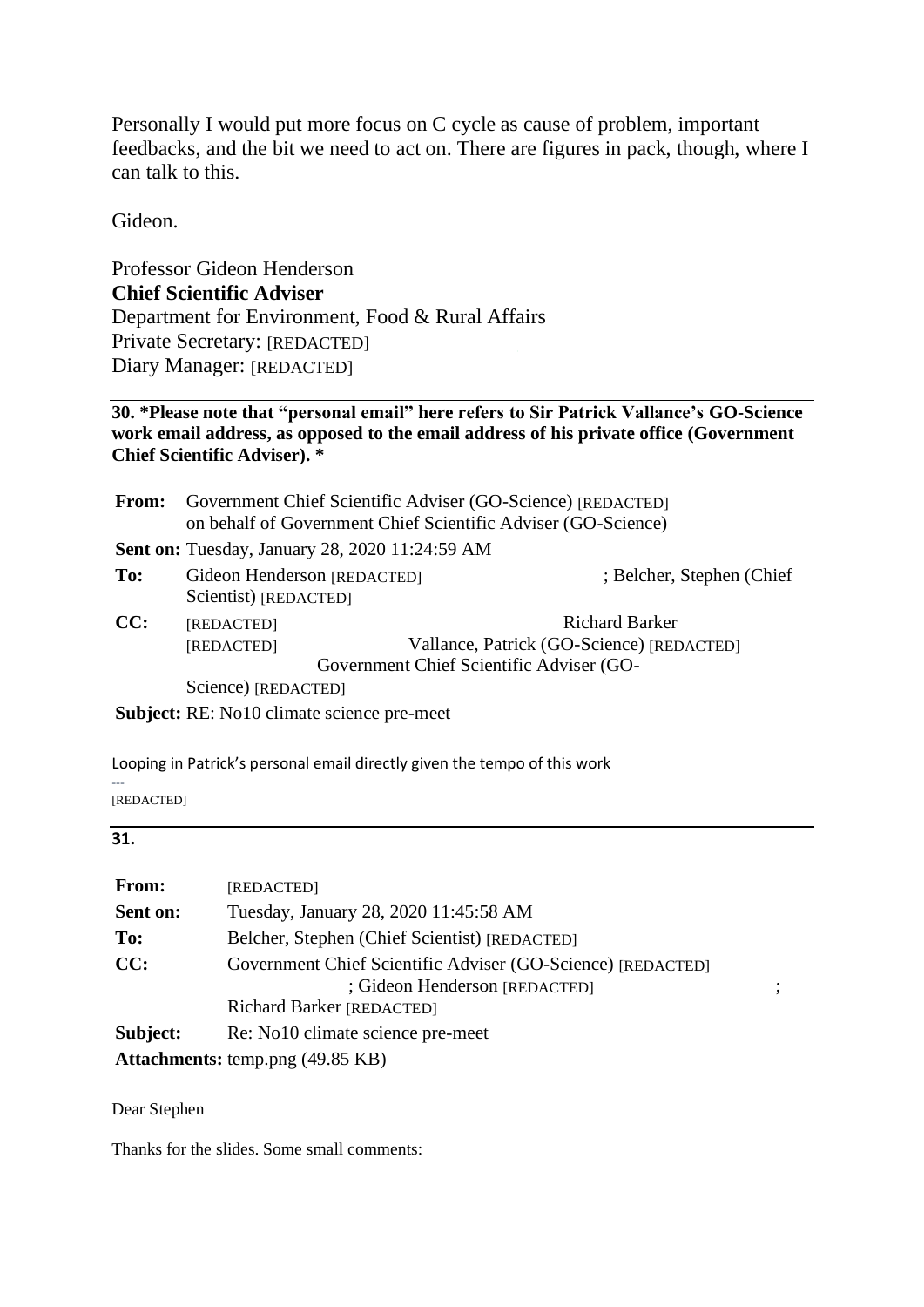p2. Since the obs warming map appears on the next page, I wonder whether it could be replaced here with something different? I think a striking thing to show is the long-term record of CO2. I can't find one in the AR5. I attach the AR4 SPM graph of this. It's out of date, of course - CO2 is now up to 400 ppm.

p3. That's a remarkable similarity of the obs and model maps! I haven't seen this comparison before.

p4. I'm not sure that sea-ice loss is really a tipping point. To me, that means sudden rapid change (through some unstable feedback) or irreversibility. There isn't evidence for the former, as far as I know, and there are model studies that show that sea-ice comes back if you cool down the climate, so it's not an irreversibility like ice-sheet loss could be.

The graph could be regarded as misleading because it does not show the zero. Is it showing the summer minimum extent? I read that the lowest minimum is 4 million km2, so zero is a long way off the bottom of the graph.

p6. There are a few more important impacts not shown in this montage, which could be of interest, for instance (the verbatim quotes are from IPCC SPMs):

\* 100x increase in occurrence of extreme SL by the end of the century.

\* "Almost all warm-water coral reefs will suffer significant losses and local extinction, even under a low-emissions scenario."

\* "For the major crops in tropical and temperate regions, climate change without adaptation is projected to negatively impact production for local temperature increases of 2°C or more above late-20th-century levels."

\* "Due to projected climate change by the mid 21st century and beyond, global marine-species redistribution and marine-biodiversity reduction in sensitive regions will challenge the sustained provision of fisheries productivity"

\* Increased risks from food- and water-borne diseases (very high confidence) and vector-borne diseases (medium confidence)"

p8. Because it's my interest, when showing this I would remark that stabilising global T does not stabilise sea level. It goes on rising for centuries or millennia. With the lowest scenarios, stabilising T at the end of this century, the rate of SL rise then is about the same as now.

p10. I wonder what the difference is between "baseline" and "current policies"? On this slide, it may be worth pointing out that to achieve 1.5degC (and perhaps 2degC) requires net \*negative\* emissions.

p11. Greenland does not much affect SL change around the UK (because of the cancellation of the global mean sea level contribution by the gravitational, rotational and deformational effects). Hence it will not affect our SL extremes much. It does matter in most of the world of course.

Best wishes

[REDACTED]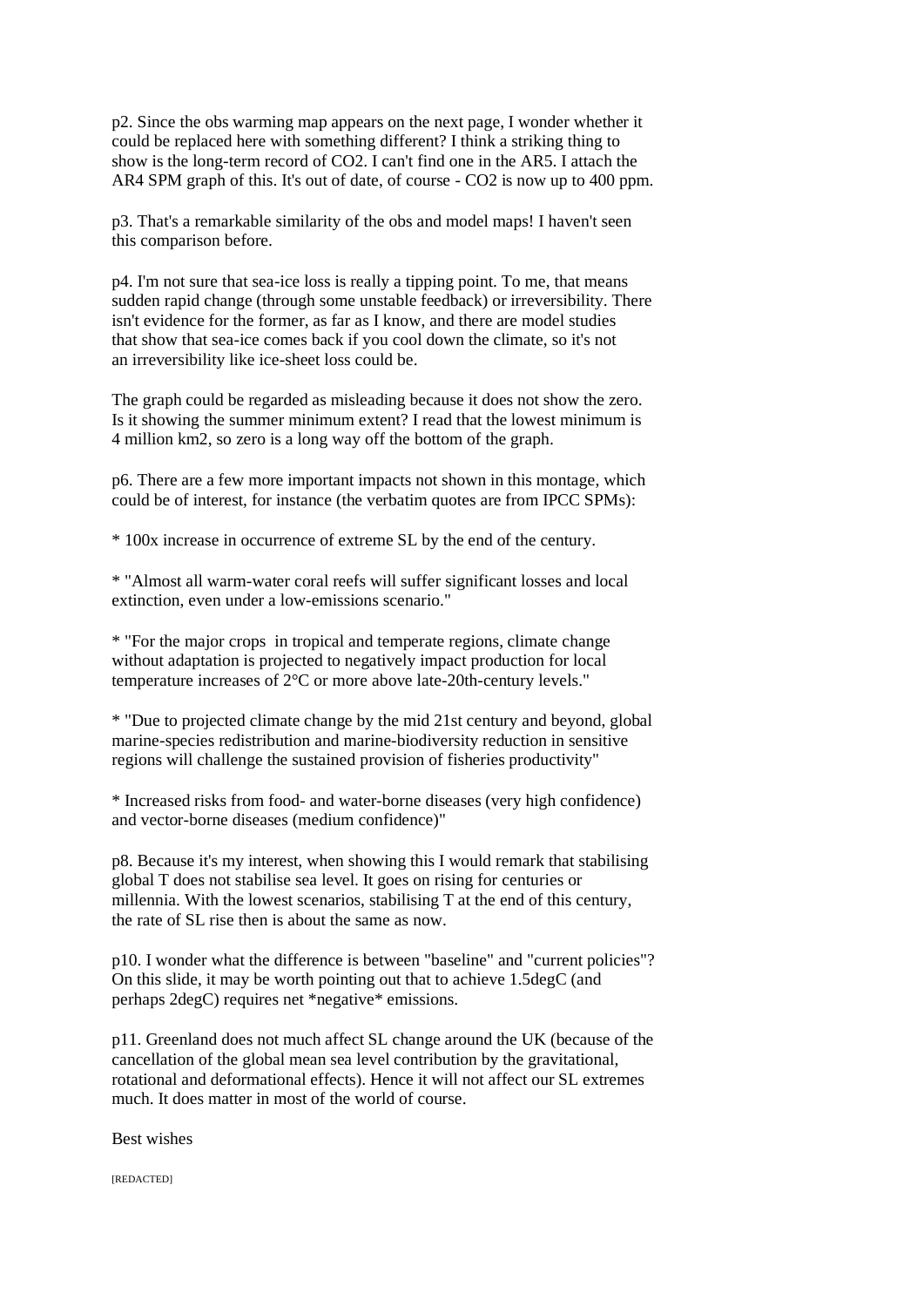| <b>From:</b> | Government Chief Scientific Adviser (GO-Science) [REDACTED] |
|--------------|-------------------------------------------------------------|
|              | on behalf of Government Chief Scientific Adviser (GO-       |
|              | Science)                                                    |
| Sent on:     | Tuesday, January 28, 2020 11:59:51 AM                       |
| To:          | Vallance, Patrick (GO-Science) [REDACTED]                   |
| CC:          | Government Chief Scientific Adviser (GO-Science) [REDACTED] |
| Subject:     | FW: No10 climate science pre-meet                           |
|              | <b>Attachments:</b> temp.png (49.85 KB)                     |

---

[REDACTED]

# **33.**

|     | <b>From:</b> Richard Barker [REDACTED]                                                     |                          |
|-----|--------------------------------------------------------------------------------------------|--------------------------|
|     | <b>Sent on:</b> Tuesday, January 28, 2020 12:27:14 PM                                      |                          |
| To: | [REDACTED]<br>Scientist) [REDACTED]                                                        | Belcher, Stephen (Chief) |
| CC: | Government Chief Scientific Adviser (GO-Science) [REDACTED]<br>Gideon Henderson [REDACTED] |                          |
|     | <b>Subject:</b> RE: [EXTERNAL] Re: No10 climate science pre-meet                           |                          |

Dear All,

Thank you Stephen for sharing the ppt. I have a rather basic question around what conclusion that we want to lead to. We paint a picture of the current situation and some of the challenges we see, however my assumption is that we want this meeting to establish the big opportunity for us to take a big step forward. Are we just doing that orally?

I'm currently in the UK Earth Observation Advisory Committee, but will keep my email open.

Regards Richard

Richard Barker

Head of Energy and Environment National Physical Laboratory, Hampton Road, Teddington, UK, TW11 0LW [REDACTED]

**32.**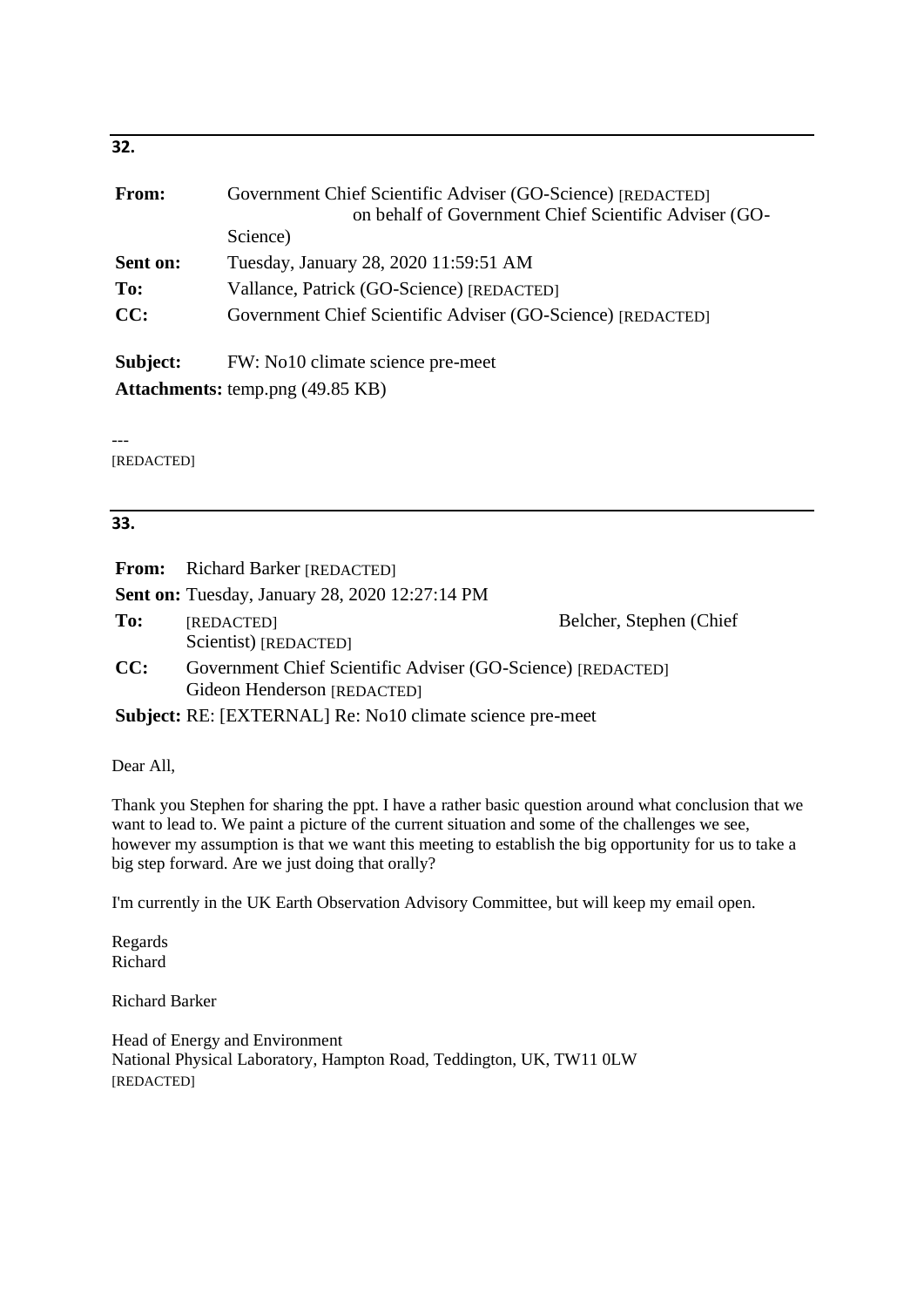# **34.**

| From: | Government Chief Scientific Adviser (GO-Science) [REDACTED]<br>on behalf of Government Chief Scientific Adviser (GO-Science) |
|-------|------------------------------------------------------------------------------------------------------------------------------|
|       | <b>Sent on:</b> Tuesday, January 28, 2020 12:42:44 PM                                                                        |
| To:   | Vallance, Patrick (GO-Science) [REDACTED]                                                                                    |
| CC:   | Government Chief Scientific Adviser (GO-Science) [REDACTED]                                                                  |
|       | Subject: FW: [EXTERNAL] Re: No10 climate science pre-meet                                                                    |

---

[REDACTED]

# **35.**

|     | <b>From:</b> Belcher, Stephen (Chief Scientist) [REDACTED]                                                                                              |
|-----|---------------------------------------------------------------------------------------------------------------------------------------------------------|
|     | Sent on: Tuesday, January 28, 2020 12:43:01 PM                                                                                                          |
|     | <b>To:</b> Richard Barker [REDACTED]                                                                                                                    |
| CC: | Government Chief Scientific Adviser (GO-Science) [REDACTED]<br>Gideon Henderson [REDACTED]<br>Subject: Re: [EXTERNAL] Re: No10 climate science pre-meet |

Thanks all for your quick comments. A tweaked set will be on the way to Go-Science shortly.

I'll leave Patrick to comment on the overall purpose of the meeting

**Stephen** 

Professor Stephen Belcher Chief Scientist, Met Office

**<sup>36.</sup>**

| From: | Government Chief Scientific Adviser (GO-Science) [REDACTED]<br>on behalf of Government Chief Scientific Adviser (GO-Science) |         |
|-------|------------------------------------------------------------------------------------------------------------------------------|---------|
|       | <b>Sent on:</b> Tuesday, January 28, 2020 12:53:01 PM                                                                        |         |
| To:   | Belcher, Stephen (Chief Scientist) [REDACTED]                                                                                | Richard |
|       | Barker [REDACTED]                                                                                                            |         |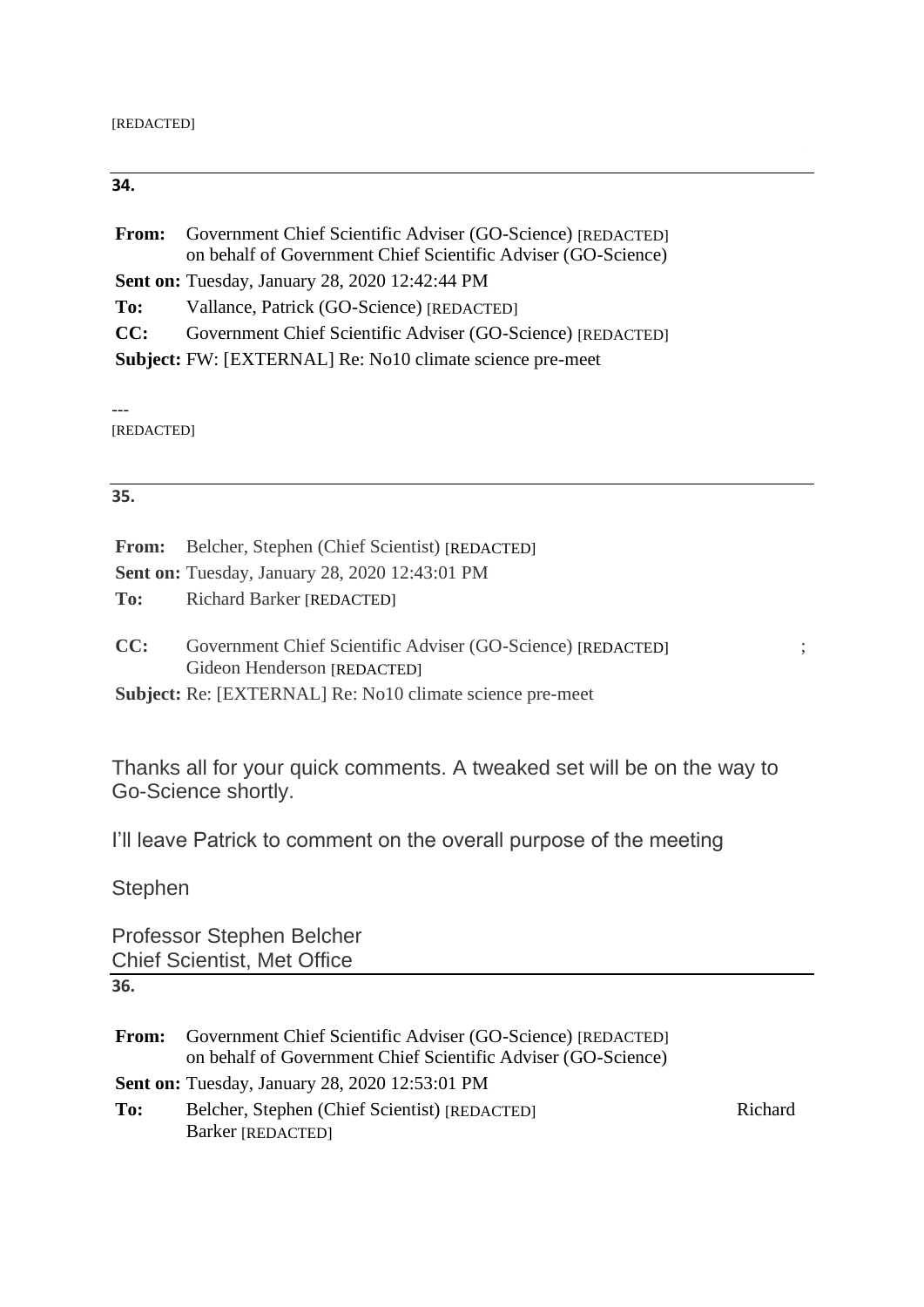# CC: Gideon Henderson [REDACTED] ; Vallance, Patrick (GO-(GO-Science) [REDACTED] Science) [REDACTED]

; Government Chief Scientific Adviser

**Subject:** RE: [EXTERNAL] Re: No10 climate science pre-meet

Copying Patrick in directly again.

We're currently quite immersed in coronavirus so apologies for delay.

[REDACTED]

# **37.**

---

| From:                 | [REDACTED]                                                                                                                                                  |  |  |
|-----------------------|-------------------------------------------------------------------------------------------------------------------------------------------------------------|--|--|
| Sent on:              | Tuesday, January 28, 2020 1:21:17 PM                                                                                                                        |  |  |
| To:                   | Government Chief Scientific Adviser (GO-Science) [REDACTED]                                                                                                 |  |  |
| CC:                   | Belcher, Stephen (Chief Scientist) [REDACTED]                                                                                                               |  |  |
| Subject:              | Slides for No10 climate science pre-meet                                                                                                                    |  |  |
|                       | Attachments: ClimateChange Final.pptx (7.63 MB)                                                                                                             |  |  |
| Dear [REDACTED]       |                                                                                                                                                             |  |  |
|                       | Attached to this email are Stephen's slides for this afternoon's meeting. Please could you print 15<br>copies (on A4 paper, in colour, one slide per page)? |  |  |
|                       | Dropbox link in case the attachment has issues:                                                                                                             |  |  |
|                       | [Link has been removed – please note that all of the information at the link is available in ANNEX 4]                                                       |  |  |
| Thank you in advance. |                                                                                                                                                             |  |  |
|                       |                                                                                                                                                             |  |  |

Best wishes,

[REDACTED]

**38.**

**From: Sent on:** Tuesday, January 28, 2020 1:23:26 PM [REDACTED]